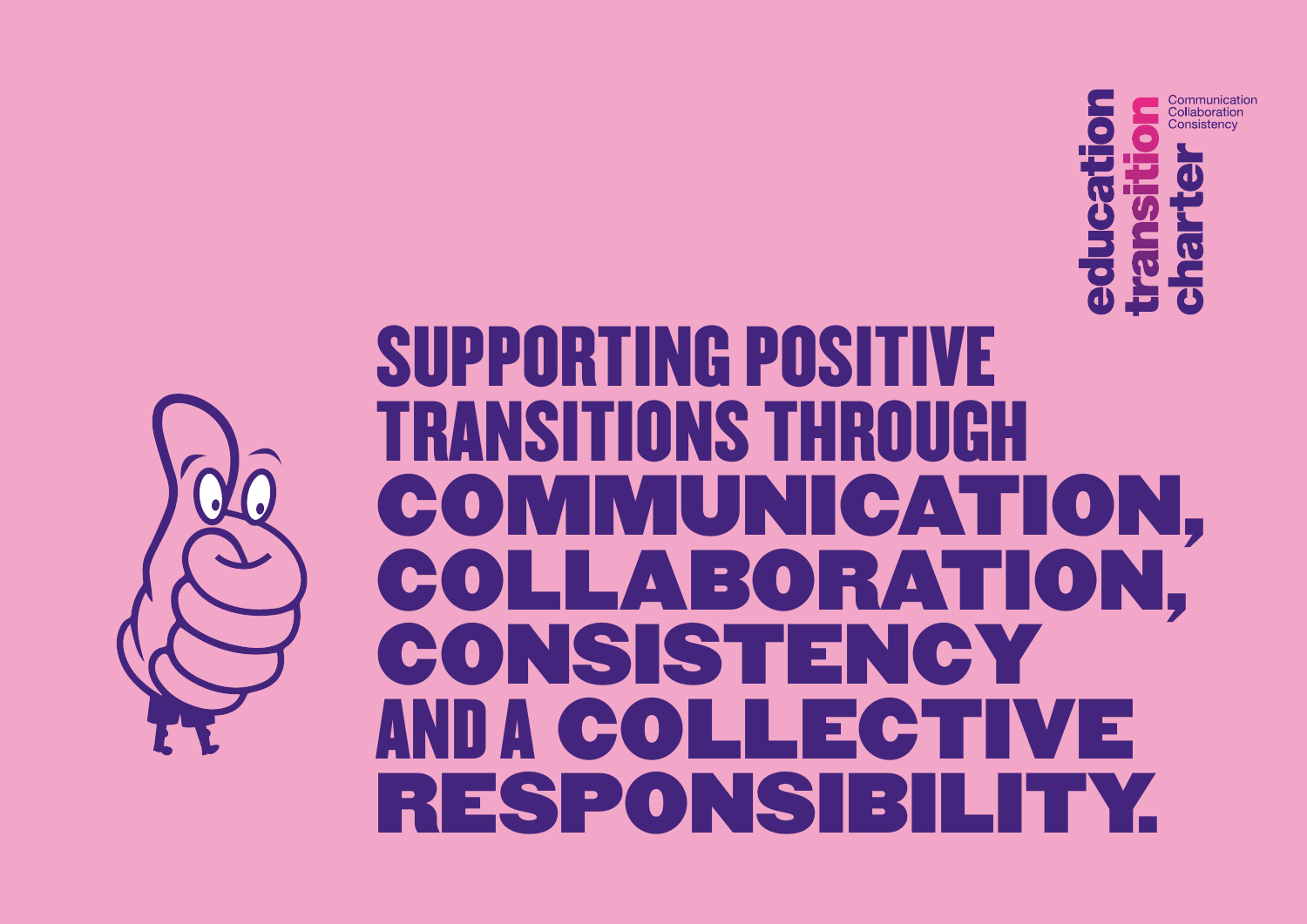We are all aware of the impact that a supported and positive transition for pupils between education settings has on not only the initial settling in period but also a pupil's long term academic achievements. As a group of educational leaders across the Ipswich and Felixstowe areas we have been keen to work collaboratively to ensure that we have consistent approaches and are able to provide the support to pupils, settings, and parents to enable a positive transition process.

In 2021, leaders of primary and secondary schools collectively agreed on a single transition window for year 6 to 7 transition: the last Wednesday, and Thursday of June. This decision provides consistency for our primary pupils, many of whom will go to different secondary schools to their year 6 peers, it also reduces lost experiences as they near the end of their primary education. It is incredibly encouraging to see a considerable number of secondaries across the county keeping to these dates and we encourage all schools, settings, and colleges across Suffolk to join us.

Also piloted in 2021 was the use of a single common transfer document for primary colleagues to complete and send to respective secondaries. This document has been reviewed by transition leaders and had an overwhelmingly positive response both from primary and secondary colleagues. Its consistent information enabled secondary colleagues to better support incoming year 7 pupils and their families.

In 2022, through the Strong School Start project, the Early Education network extended our focus on transition from birth through to early

## $\sim 20$ OUR VISION IS THAT CHILDREN, YOUNG PEOPLE AND PARENTS ARE SUPPORTED, INFORMED AND PREPARED FOR POSITIVE TRANSITIONS THROUGH THEIR LEARNING JOURNEY. TRANSITION IS A PROCESS NOT AN EVENT. WE COMMIT TO SUPPORT THIS VISION AND TRANSITION PROCESS THROUGH COLLABORATION, ENSURING CONSISTENCY FOR ALL CHILDREN AND

education to primary. They too have adopted the common transfer document and will be piloting it through this year's move up to primary school. As an education leadership group, we will review the effectiveness of this, with a view to adopt this permanently across the wider Ipswich and Felixstowe areas and potentially the county.

This Education Transition Charter, developed by senior leaders and transition leads across the education phases, embodies our commitment to consistent collaborative transitions. As an Education Leadership Board, we are committed to the continuous development of the Charter in practice. Our transition working group will develop the application of this Charter over the coming years to include a broader definition of transition, for example mid-year transition, re-integration and movements to alternative provision, and progression to Further and Higher Education.



### Transition Charter - PAGE 2











YOUNG PEOPLE, AND THEIR PARENTS.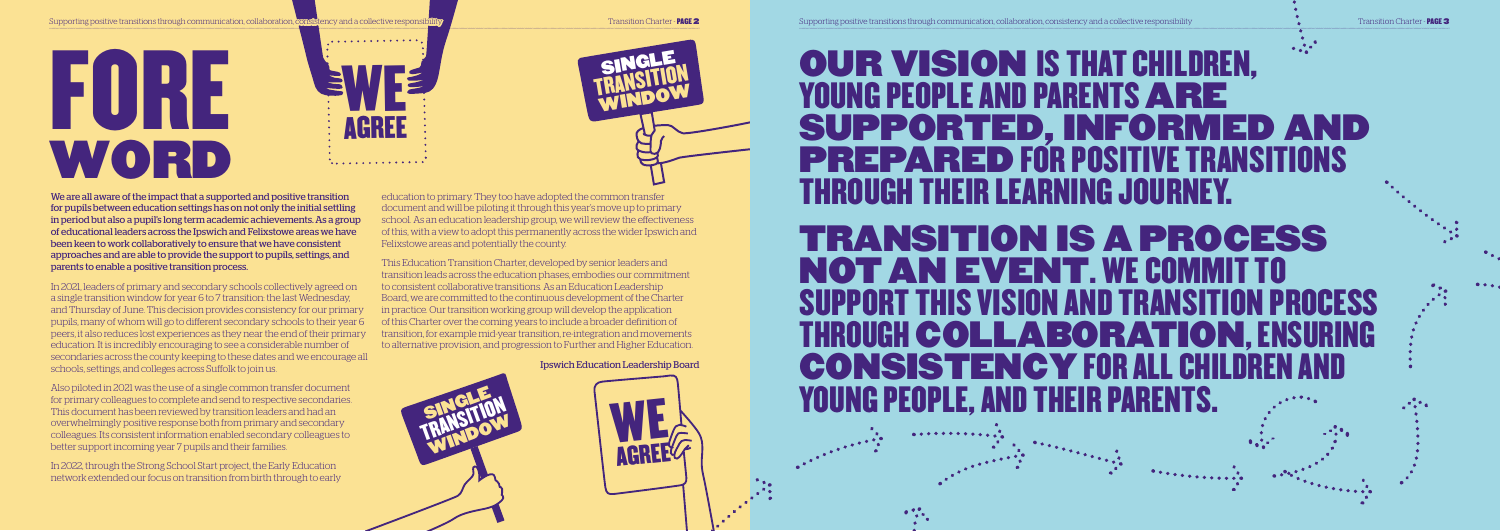## BY SIGNING THIS CHARTER WE HAVE **COMMITTED** TO TO THE FOLLOWING PRINCIPLES:

 $\bigtimes$  The experience of children and young people is at the heart of transition

- $\overline{\mathcal{X}}$  Transition does not happen in the last months of a year: it is a process not an event not an event
- $\ast$  Transition is as much a social and emotional experience as it is an  $\ast$ academic experience
- $\frac{1}{\sqrt{2}}$  Transition should be a seamless process. All parties should be in contact and have access to key information

These principles are underpinned by a commitment to **Communication**, Collaboration and Consistency.

- $\star$  **Communication** is strong, consistent and enables children young people and their payotte to be well prepared for their peyt steps and their parents to be well prepared for their next steps
- $\star$  There is **Collaboration** and **Collective Responsibility** across all establishments, sharing learning and best practice to support transition sharing learning and best practice to support transition
- **Consistent** approaches such as the Common Transfer Document and agreed **X** Consistent approaches such as the Common Transier Docu<br>"Transition Window" dates are in place for all settings to use.

The aim of this Charter is to unify and empower education providers around a consistent, collaborative framework that delivers successful supported transitions for all children and young people through their education and beyond. The Charter and associated tools are designed to cover all key transition points for children and young people, from Early Years to Post 16 and beyond. The principles are the same whatever stage of education, individual elements may be adapted to age specific elements and activities.

Allen Schweizer

## THE EXPERIENCE OF CHILDREN AND YOUNG PEOPLE IS AT THE HEART OF TRANSITION

## COMMUNICATION COLLABORATION CONSISTENCY

A key principle to successful transition is the collective understanding and agreement that the experience and needs of children and young people are at the heart of all transition. The Charter encourages activities and processes that keep the voice of children and their families at the centre of planning, ensuring support effectively meets their needs.



Views of parents/carers and children and young people are regularly sought and taken into account.

Education settings work together to ensure that transition is positive and supported, and responds to a shared understanding of the needs of children and young people and their families

Consistent transition window dates ensure that children and young people do not miss out on important activities and experiences in their feeder settings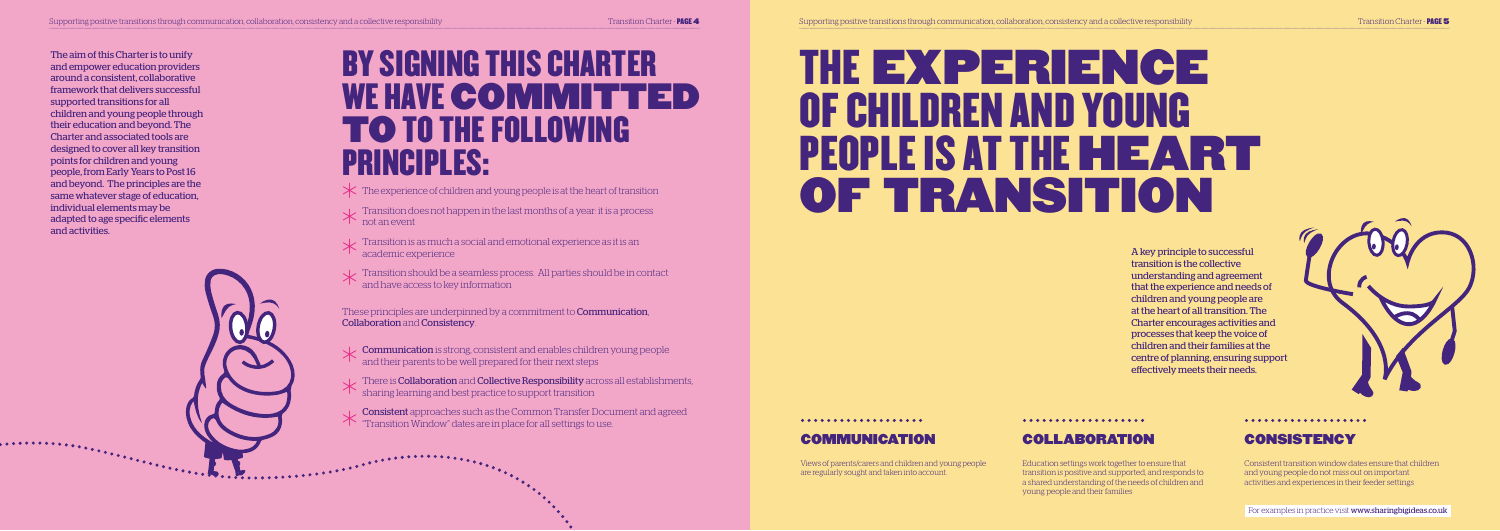# TRANSITION IS A PROCESS NOT AN EVENT

## COMMUNICATION COLLABORATION CONSISTENCY

Parents and Children and young people told us, "Giving as much information as possible in as digestible a format as possible will help reduce the fears associated with the

unknowns of high school transition", Year 6 Parent survey 2021 an Early Years passport which includes the views of the family. Education settings work together to develop processes that support strong positive transition. For example, the Early Education Network have worked collaboratively to develop

Consistent use of processes, dates for transition windows, and information exchange such as Common Transfer Document

Transition is a process and needs to be planned and conducted over a suitable period of time. Successful transition is the responsibility of all, not just the receiving education setting. To be effective, education professionals work together across phases to ensure that children and young people, and their parents are supported, prepared and can transition securely and positively.



### Supporting positive transitions through communication, collaboration, consistency and a collective responsibility Transition Charter - PAGE 7

### COMMUNICATION COLLABORATION CONSISTENCY

## TRANSITION IS AS MUCH A SOCIAL AND EMOTIONAL EXPERIENCE AS IT IS AN ACADEMIC EXPERIENCE Moving to another education establishment can be a stressful time. Addressing concerns and worries from parents, children and young people can enable a more positive experience for all. By signing this Charter, education providers demonstrate their commitment to the wellbeing of parents and children and young people.



Regular and informative communication between parents, and education settings support the transition process and reduce anxiety. A survey of year 6 pupils and parents told us that the concerns they were most worried about could be easily alleviated by simple and timely communication.

Visits and partnerships between feeder and receiving settings pre, during and post transition are an opportunity to address the social and emotional needs of children and young people.

The Early Education Network have introduced a Transition Bear, who is at the feeder setting and at the primary school, helping children joining reception have continuity and supporting their wellbeing.

For examples in practice visit www.sharingbigideas.co.uk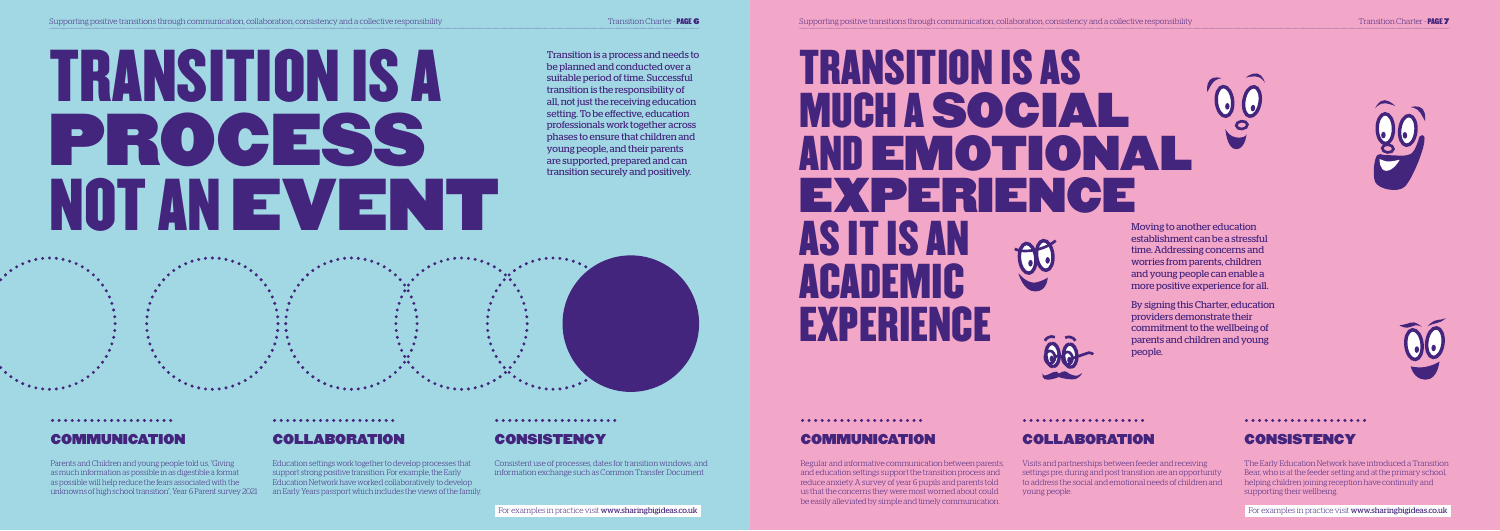## TRANSITION SHOULD BE A SEAMLESS PROCESS

### COMMUNICATION COLLABORATION CONSISTENCY

Excellent communication and collaboration and suitable sharing of information is key to successful transitions. All educators, by signing this Charter, commit to share information using a common transfer document, tailored by academic phase. This information not only focuses on academic information, but also

provides detailed information from practitioners who know the children and young people to the receiving setting. This information can be used to ensure appropriate support is provided throughout the transition process and provides a greater understanding of the children and young people.

Information provided at the right time enables settings to prepare for incoming pupils. The common transfer document facilitates this as does a programme of summer activity.

Coordinated open evenings enable parents to make informed and timely decisions and a shared transition window allows no child to miss preparatory events.

Working together to produce transition packs and information brochures gives children equity in the transition process.



## EDUCATION ESTABLISHMENTS COMMIT TO THE TRANSITION PROCESS HAVE A VESTED INTEREST IN ENSURING CHILDREN AND YOUNG PEOPLE ARE FULLY SUPPORTED TO MAKE THE BEST POSSIBLE TRANSITION

### COMMUNICATION COLLABORATION CONSISTENCY

The use of the common transfer document, shared transition window, and shared communications underpin the consistency of experience for children and young people. This commitment provides a strong foundation to ensure that positive and successful transition occurs and is a catalyst for positive achievement and attainment outcomes at every stage.



Regular networks for education providers, through the Suffolk Transition Working Group (STWG)

Working with education establishments, parents and children and young people to regularly review and evaluate approaches

. . . . . . . . . . . . . . . . . .

Commitment to the Charter tools and processes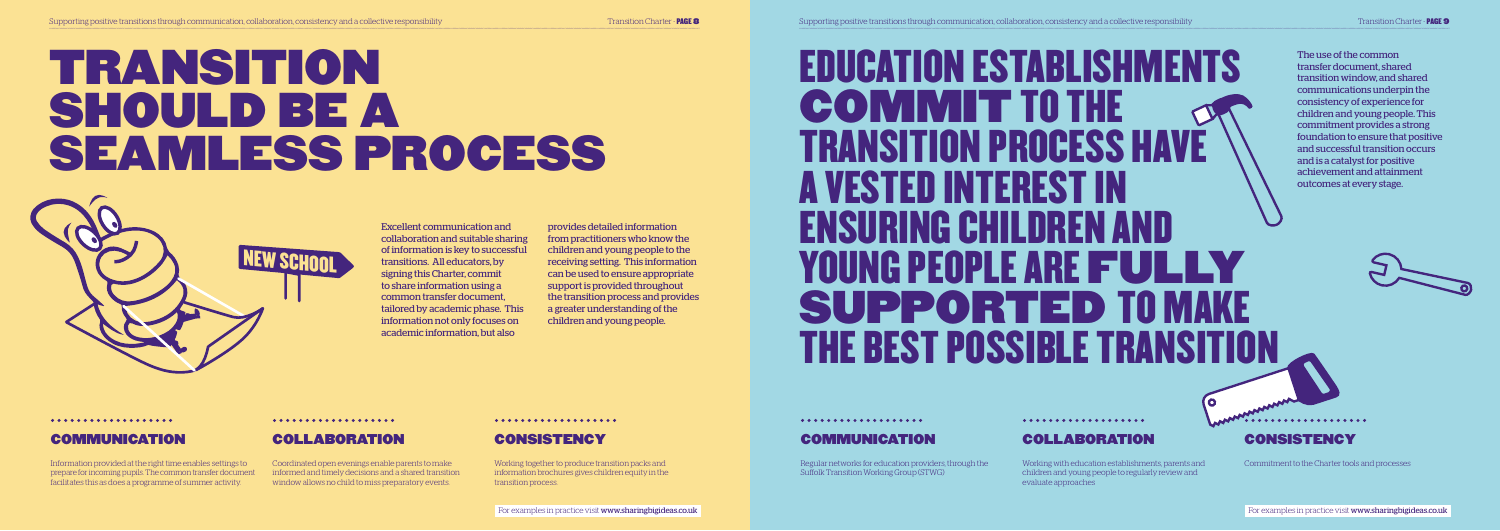# KEY DATES



| <b>MONTH</b>     | <b>KEY DATES</b>                                                                 | <b>PREPARATORY ACTIVITY</b>                                                    |
|------------------|----------------------------------------------------------------------------------|--------------------------------------------------------------------------------|
| September        | <b>Application for Post 16 process begins</b>                                    | Open events for schools,<br>colleges and universities                          |
| <b>October</b>   | Deadline for secondary<br>admission applications                                 | Open events for schools,<br>colleges and universities                          |
| <b>November</b>  |                                                                                  |                                                                                |
| <b>December</b>  |                                                                                  |                                                                                |
| January          | Deadline for primary admission applications<br><b>Mid January UCAS deadlines</b> |                                                                                |
| February         |                                                                                  |                                                                                |
| <b>March</b>     | <b>Early March - secondary places</b><br>confirmed with parents                  | <b>Common Transfer Documents sent</b><br>to feeder settings (Year 6 to 7)      |
| April            | Mid April - primary places<br>confirmed with parents                             | <b>Visits and transition activities</b>                                        |
| <b>May</b>       |                                                                                  | <b>Common Transfer Document sent</b><br>to feeder setting (EY - Reception)     |
| June             | <b>Last Wednesday and Thursday</b><br><b>Transition Window</b>                   | <b>Transition activities</b>                                                   |
| <b>July</b>      |                                                                                  | <b>Summer School activities</b><br><b>Transition activities</b>                |
| August           | Key Stage 4 & 5 results published                                                | <b>Transition activities</b><br><b>HE</b> clearing<br>Post-16 enrollments      |
| <b>September</b> | New academic year<br>Application for Post 16 process begins                      | Transitions activities (e.g visit from<br>feeder setting staff to new setting) |